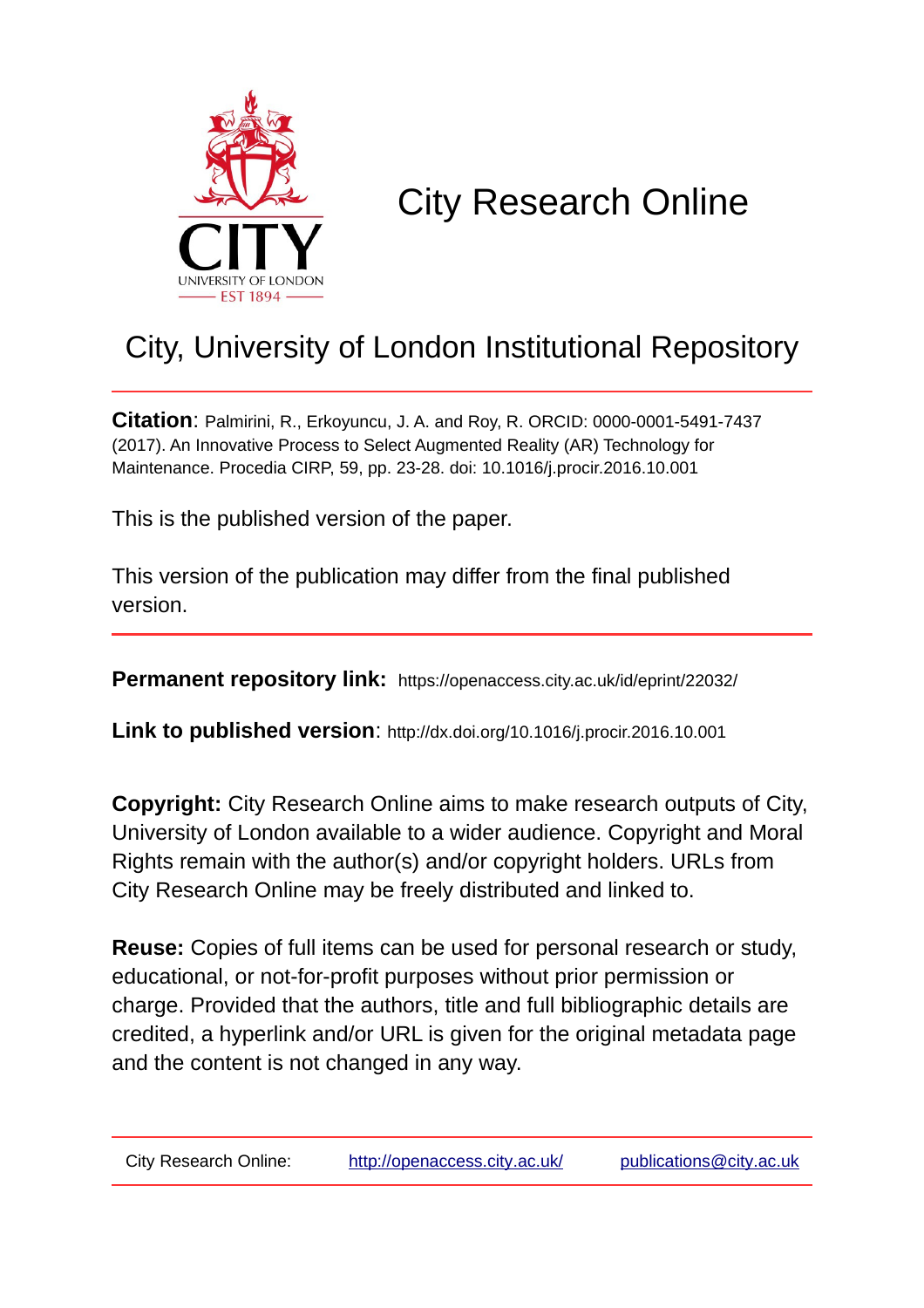

Available online at www.sciencedirect.com



Procedia CIRP 59 (2017) 23 - 28



The 5th International Conference on Through-life Engineering Services (TESConf 2016)

### An innovative process to select Augmented Reality (AR) technology for maintenance

### Riccardo Palmarini\*, John Ahmet Erkoyuncu, Rajkumar Roy

*Cranfield University, College Rd, Cranfield MK43 0AL, UK* 

\* Corresponding author. Tel.: +44 1234 750111; *E-mail address:* r.palmarini@cranfield.ac.uk

#### **Abstract**

Augmented Reality (AR) technology for maintenance aims to improve human performances by providing relevant information regarding both corrective and preventive maintenance. The development of an AR system involves the choice of a hardware, a development software and a visualisation method. These selections are challenging due to the wide choice of services and options available which result in fragmentation: different development processes and different user experiences.

In order to ease the selection of an AR system for supporting maintenance operations, this paper proposes an innovative process. It guides the reader to identify the requirements and the constraints for any specific application through a number of questions developed in this study to help with the selection. This results in suggestions for the selection of the hardware, the development software and the visualisation method. The process is built based on a literature study, grey documents and experts interviews. Future works includes the validation of the selection process proposed in this project. It could be done by comparing the choices made using the proposed process with the choices made by experts for the same case study. Moreover, the decisional process could be extended to face the economical and ergonomics aspects related with the selection of an AR system. It could be done expanding the literature research including studies which investigate into the economical and ergonomics consequences of the application or AR for maintenance.

© 2016 The Authors. Published by Elsevier B.V. © 2016 The Authors. Published by Elsevier B.V. This is an open access article under the CC BY-NC-ND license (http://creativecommons.org/licenses/by-nc-nd/4.0/). Peer-review under responsibility of the scientific committee of the The 5th International Conference on Through-life Engineering Services (TESConf 2016)

*Keywords:* Augmented Reality, Maintenance, Process.

#### **1. Introduction**

The aim of Augmented Reality (AR) technology is to enhance human performances by providing relevant information for a given specific task. AR can be utilised through any type of hardware able to interact with human senses: Tablets, Head Mounted Displays (HMD), Hand-Held Display (HHD), projectors and headphones. The reason for selecting a device rather than another is not always trivial and it relates to the environmental conditions, the users and the processes requirements. In the same way, the software architecture of the AR System might be selected based on considerations which vary among different industrial environments. For instance, while military could prefer to utilize "zero-connectivity" in order to ensure the cyber security, a commercial application could require connectivity for providing remote assistance. Finally, the user interface should be selected based on the user and the process requirements. It has to be mentioned that there is fragmentation between the providers of AR tools (hardware and software). It means that the combination of the devices, the Software Development Kits (SDKs), open-source platforms and the commercial ones available results in a high number of possible ways of developing an AR system, but the advantages and disadvantages are not always clear.

2212-8271 © 2016 The Authors. Published by Elsevier B.V. This is an open access article under the CC BY-NC-ND license (http://creativecommons.org/licenses/by-nc-nd/4.0/).

Peer-review under responsibility of the scientific committee of the The 5th International Conference on Through-life Engineering Services (TESConf 2016) doi: 10.1016/j.procir.2016.10.001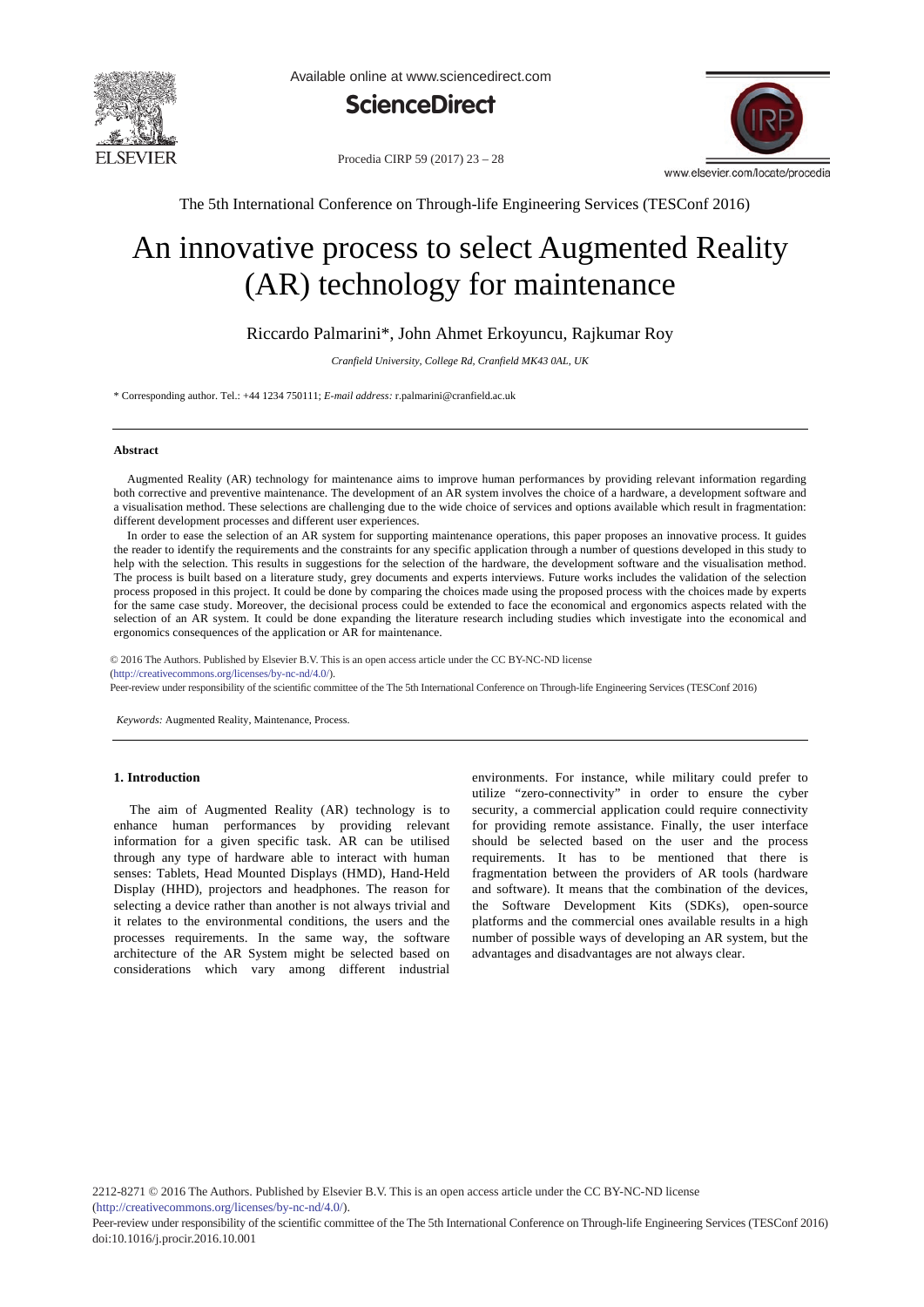This paper aims to propose a process that could guide the reader to select its AR system features and capabilities, as well as the development constrains.

Section 2 explains the methodology utilised for building the proposed AR decisional process for maintenance. Section 3 reports the results including an example of the utilisation AR decisional process. Finally, Section 4 covers the conclusions, which includes the discussion and proposal for future works.

#### **2. Methodology**

This section reports the methodology utilised for developing the process to select AR technology for Maintenance.

The following objectives have to be reached in order to develop the process:

- 1) Identifying relevant documents for the project.
- 2) Compiling AR systems characteristics tables.
- 3) Analyse tables.

4) Develop a process to select the AR system characteristics.

#### *2.1. Phase 1: Documents identification*

The first phase of the project has been identifying relevant applications of AR in maintenance.

A systematic literature review [1] method has been used to answer the research question: how are AR systems selected and developed for maintenance? The databases selected are: Scopus, ScienceDirect and IEEE. The initial string utilised for the searching phase has been: ("AR" OR "Augmented Reality") AND ("Maintenance"). Inclusion and exclusion criteria have been defined to narrow down the number of articles identified. This approach led to 29 relevant documents as referenced [2]-[30] to answer the research question.

#### *2.2. Phase 2: Compiling AR systems characteristics tables*

*Phase 2* consists of categorizing the articles collected during *Phase 1* in a form which allows comparison and analysis.

Considering the aim of the project, each document has been screened to find any trends in the correlation between the hardware, development software, visualization method (and user interface) selection and the case studies. It has been done by compiling a table for each article. In the rows are listed the hardware, the development software and the visualization methods; in the columns are reported the description, the motivation statement and the comments. If required, a raw with another relevant feature has been added. In Table 1, provided as an example, a raw with the information about tracking has been added.

The tables have then been reviewed and modified in order to use a similar nomenclature on the cells for allowing the comparison process.

Table 1 Example of table compiled for one article. The article is reported in the top left corner.

| <b>Fiorentino</b><br>(2014)           | <b>Description</b>                          | <b>Motivation</b><br><b>Statement</b>                                                                                                       | <b>Comments</b>                                                                                                                      |
|---------------------------------------|---------------------------------------------|---------------------------------------------------------------------------------------------------------------------------------------------|--------------------------------------------------------------------------------------------------------------------------------------|
| <u>rrdware</u>                        | Projector<br>2.5 <sub>m</sub><br>cameras    | <b>HMD</b><br>well<br>not.<br>accepted<br>by<br>the<br>imbalance<br>users:<br>and weight; limited<br>FOV; visibility of<br>digital overlay. |                                                                                                                                      |
| <b>Jevelopmen</b>                     | Unifeye<br>Engineer<br>Visual basic         | industrial<br>for<br>applications                                                                                                           |                                                                                                                                      |
| sualisation<br>Meth<br>& User Interfa | animations<br>text<br>images                |                                                                                                                                             | Bluetooth<br>headset<br>and<br>speech<br>recognition<br>not<br>acceptable<br>due<br>the<br>$\mathsf{to}$<br>number<br>of<br>mistakes |
|                                       | Marker-<br>based<br>$(4x40mm +$<br>1x140mm) | robust and accurate<br>tracking                                                                                                             | useless if not<br>calibrated                                                                                                         |

#### *2.3. Phase 3: Analysis*

As a result of *Phase 2*, 29 tables, like Table 1, have been built. *Phase 3* consists in comparing the tables. It has been done cell by cell with particular emphasis on the "motivation statement" column mentioned in Sec. 2.2. When the content of the same cell of the different tables were in agreement, the cell has been colored in green, when in partial agreement in yellow, when in disagreement in red.

As outcome of this process, the main reason for the selection of each parameter can be listed.

#### *2.4. Phase 4: Develop decisional process*

This phase aims to develop the process for selecting a specific AR technology. Based on the analysis made in phase 3, the author decided to develop four questionnaires (Sec. 3) and to provide the charts (Fig 1-4) for reading their results.

 Firstly, based on the tables analysed in Phase 3, 93 questions have been developed to assess the AR system requirements. It has been noticed that each answer can affect more than one choice (hardware, development platform and visualization method). Moreover, in order to ease the application of the process, the author aimed to simplify the questionnaire narrowing down the number of questions to 30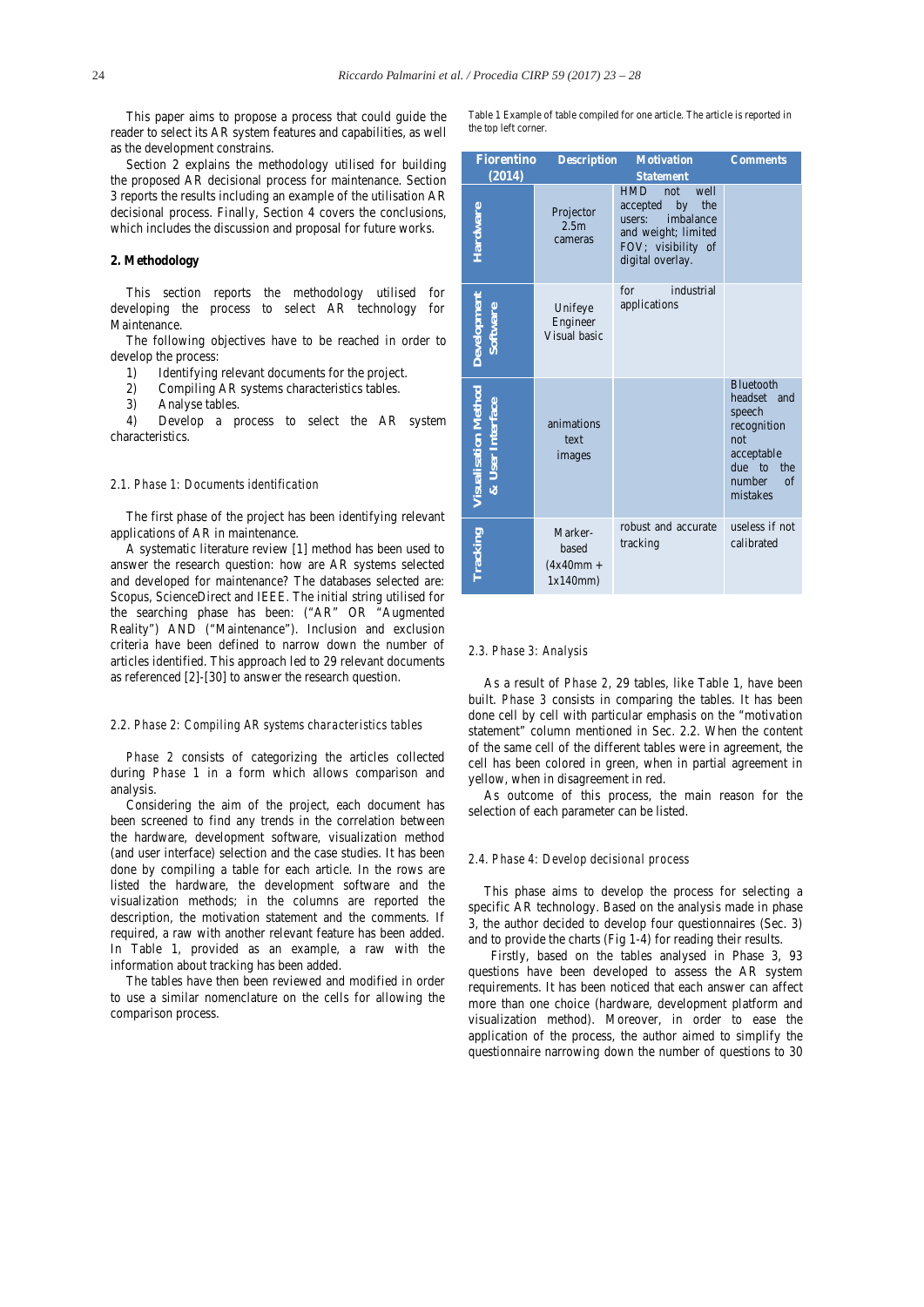and dividing them by topic. The final output are 4 different questionnaires: one for assessing if AR could improve the operator performance, three for assessing respectively hardware, development platform and visualization method. The Nr. 4 questionnaires are reported in Sec. 3. The answer to any question would be a number from 1 to 10 respectively "completely agree" and "completely disagree". These questions are the outcome of the correlation between the motivation for making a choice and the choice itself. For instance, if it has been proven through *Phase 3* that Head Mounted Displays (HMD) are utilized when the task duration is between 30 and 60 minutes, the question would be: does the task last more than 30 minutes? For a task that lasts on average 28 minutes, the answer would be 7-8 (disagree) depending on the variance of the phenomenon.

The results of these Nr.4 questionnaires answer will be than analysed through the Nr.4 charts below (Fig.1-4). The average answer of each table corresponds to a specific choice.

These charts have been designed considering the major trends and correlations found in the literature.

Once the average scores have been compared with Fig 1-4, a feasibility check is required to assess the compatibility between hardware, development platform and visualization method. It has to be done case by case by checking the latest update from the provider and using the technical datasheet of the hardware and the development platform.

#### **3. Results**

The result of this study is the process for selecting the AR technology for maintenance. The process consists in: nr. 4 questionnaires (Tables 2 - 5) and nr.4 charts (Fig.1-4) for understanding the questionnaires results.

The questionnaires are designed for assessing the AR system requirements for a specific maintenance case/task. For more than one application, it is suggested to apply the process multiple times.

The answer to each question has to be a number 1 to 10 where 1 means "completely agree" and 10 means "completely disagree". Following the nr. 4 questionnaires.

Table 2. Questionnaire for assessing whether AR is required/feasible or not.

| <b>Questions</b>                                                                    | Score    |
|-------------------------------------------------------------------------------------|----------|
|                                                                                     | $(1-10)$ |
| the task does not require concentration                                             |          |
| the duration or error rate variances are less<br>than 10% among different operators |          |
| flexibility among operators is not required                                         |          |
| the system to be maintained is complex                                              |          |
| live data is not required to perform the task                                       |          |
| the cost of maintenance is clear                                                    |          |
| maintainers do not follow a standard<br>procedure                                   |          |
| the maintainer carries out the same<br>operation daily/often                        |          |
| the operation is not in a remote location                                           |          |
| The object to be maintained is subject to<br>degradation                            |          |

#### Table 3. Questionnaire for assessing AR system Hardware

| <b>Questions</b>                                                     | Score    |
|----------------------------------------------------------------------|----------|
|                                                                      | $(1-10)$ |
| the task lasts more than 30 minutes                                  |          |
| two hands are required to perform the task                           |          |
| the task is not in a narrow space                                    |          |
| the task does not require wide FOV (field of<br>view)                |          |
| the task involves flexible objects (hoses,<br>wiring)                |          |
| the location of the maintenance is remote                            |          |
| the operation does not require gloves,<br>helmet or glasses          |          |
| the task involves geometric alignment                                |          |
| the task requires to connect the object to a<br>computer             |          |
| cybersecurity and privacy are major drivers<br>during the operations |          |
| the environment is wet or hot or extreme                             |          |
| The object to be maintained is subject to<br>degradation             |          |
| the color/material and lighting conditions<br>can vary on the object |          |
| the operator position is fixed during the<br>operation               |          |
| the task involves liquids                                            |          |
|                                                                      |          |

Table 4. Questionnaire for assessing AR system Development Platform

| <b>Questions</b>                                                     | Score<br>$(1-10)$ |
|----------------------------------------------------------------------|-------------------|
| the location of the maintenance is remote                            |                   |
| the task requires to connect the object to a<br>computer             |                   |
| cybersecurity and privacy are major drivers<br>during the operations |                   |
| the color/material and lighting conditions<br>can vary on the object |                   |
| live data is required to perform the task                            |                   |
| maintainers follow a standard procedure                              |                   |
| the operation is in a noisy environment                              |                   |
| the maintenance database has to be<br>updated after the task         |                   |
| the operation is fail-proof                                          |                   |
| CAD of the object to maintain are fully<br>available                 |                   |

Table 5. Questionnaire for assessing AR system Visualisation Method

| <b>Ouestions</b>                                                 | Score<br>$(1-10)$ |
|------------------------------------------------------------------|-------------------|
| the location of the maintenance is remote                        |                   |
| the task requires to connect the object to a<br>computer         |                   |
| is cybersecurity a major driver for systems<br>selection         |                   |
| the operator has been trained to perform the<br>task (qualified) |                   |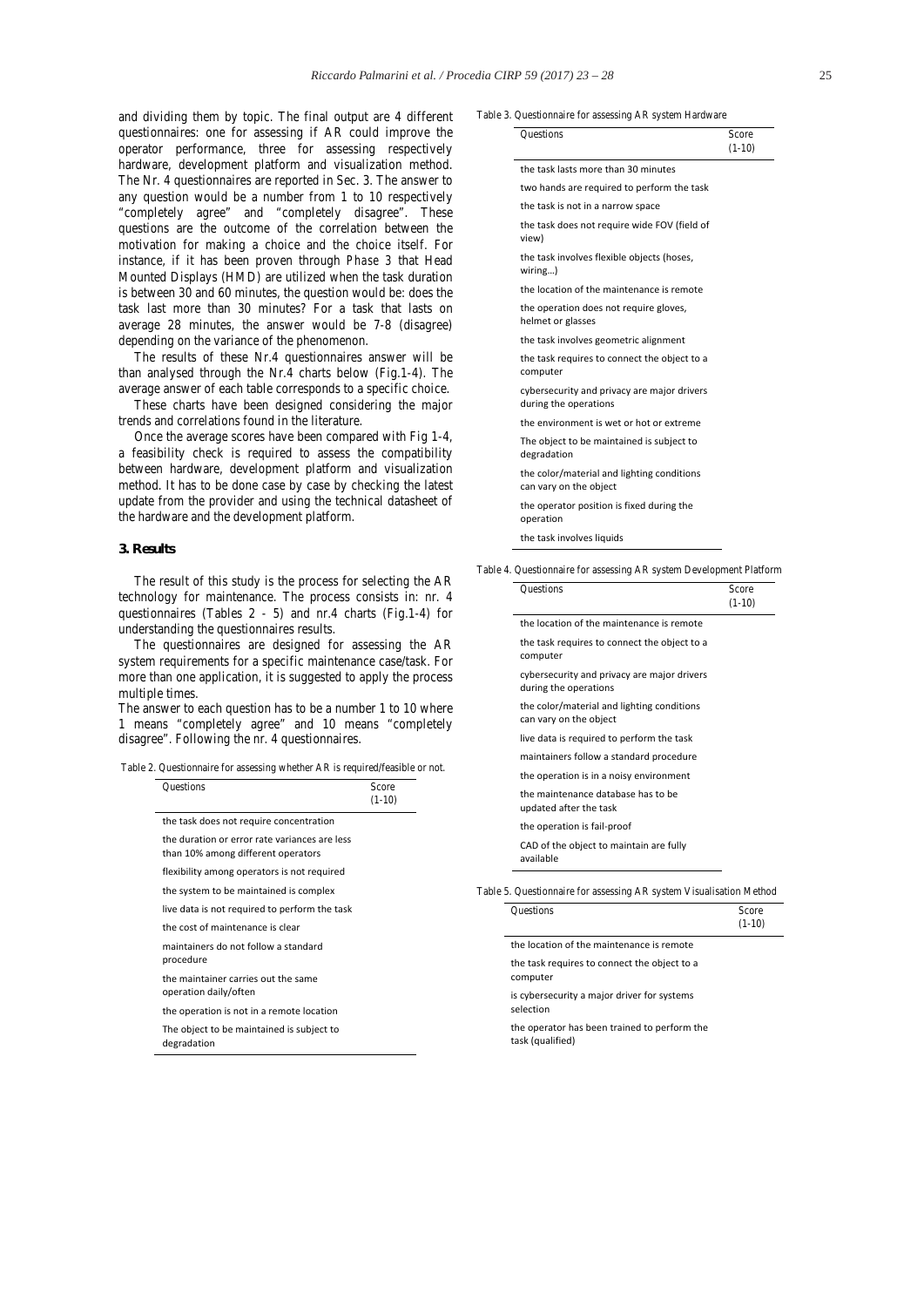| the operation is in a noisy environment                                            |
|------------------------------------------------------------------------------------|
| the maintenance database has to be updated<br>after the task                       |
| the operation is fail-proof                                                        |
| the task lasts less than 30 minutes                                                |
| two hands are not required to perform the task                                     |
| the task is not in a narrow space                                                  |
| the task does require a wide FOV (field of view)                                   |
| the task involves flexible objects (hoses, wiring)                                 |
| the operation requires gloves, helmet or glasses                                   |
| the task involves geometric alignment                                              |
| the time or error rate variance is more than 10%<br>cent among different operators |
| flexibility among operators is required                                            |
| the system to be maintained is complex                                             |
| the design of the components can change                                            |

The nr.4 questionnaires are specifically designed to address the AR application in maintenance hence are not suitable for other fields of application (marketing, entertainment, health).

Even though some choices could appear obvious for someone that has been previously exposed to the AR technology, they are not for anyone. The questionnaires have been designed for non-technical person, with a knowledge regarding the maintenance operation. It has to be compiled considering a single maintenance operation. If more than one operation should be supported by the AR system, it would be good to compile the questionnaire for the main activities and then compare the results.

The scores of the questionnaires will then be analysed through the charts in Fig 1-4. It should help the reader understand whether AR should be utilized or not and which hardware, development platform and visualization method should be selected. Even though the selection is made using an average value, all the figures (1-4) show a trend in the selection. It does not mean that it is always possible to identify only one parameter which affects the choice. For each selection the author identified the trends and designed the questions in a way that the answer score would be increasing in the same direction.

Fig.1 is the chart for understanding whether AR could or should be implemented or not. The number to utilise is the average of the scores of Table 2. Fig. 1 has been built considering the average between two trends: the feasibility and the usefulness. Most of the figure implies a situation of uncertainty. This is due to the fact that it is not easy to find any AR application which is undoubtedly useful and at the same time extremely easy to develop and update.



#### Fig. 1. AR decisional chart.

Fig.2 is the chart for selecting what kind of Hardware/Device should be implemented. The number to utilise would be the average of the scores of Table 2. This chart does not get into the detail of the different devices available. Currently the market of wearable technology and augmented reality is rapidly evolving hence the author intent is to provide an insight of which of the main stream of hardware should be applied for the chosen case. For instance, despite the current technology, the category of HMD would always be more or less suitable in some specific cases. Fig. 2 has been built considering mainly two trends: the flexibility and operator needs (requirements, safety).



Fig. 2. Hardware decisional chart for an AR system.

Fig.3 is the chart for selecting what kind of development platform should be used. The number to utilise would be the average of the scores of Table 4. For the development platform selection the author decided not to give a specific name/brand, but to identify the main streams. It is relevant to consider that, the main key for this choice resides in the following two: the company capability and requirements under the IT point of view; The AR system complexity

It is obvious that it is always feasible to develop a software starting from scratches and using a very "low level" programming language. It could be useful, on the other side, to rely on a commercial platform which allows the internal IT department of a company to update and modify the AR tool at their convenience



Fig. 3. Development platform decisional chart for an AR system.

Finally, Fig.4 is the chart for selecting what kind of visualization method should be implemented. The number to utilise would be the average of the scores of Table 5. From the left to the right, the author put from the most complex visualization methods, to the easiest. The drivers for this selection are the complexity of the task and the maintainer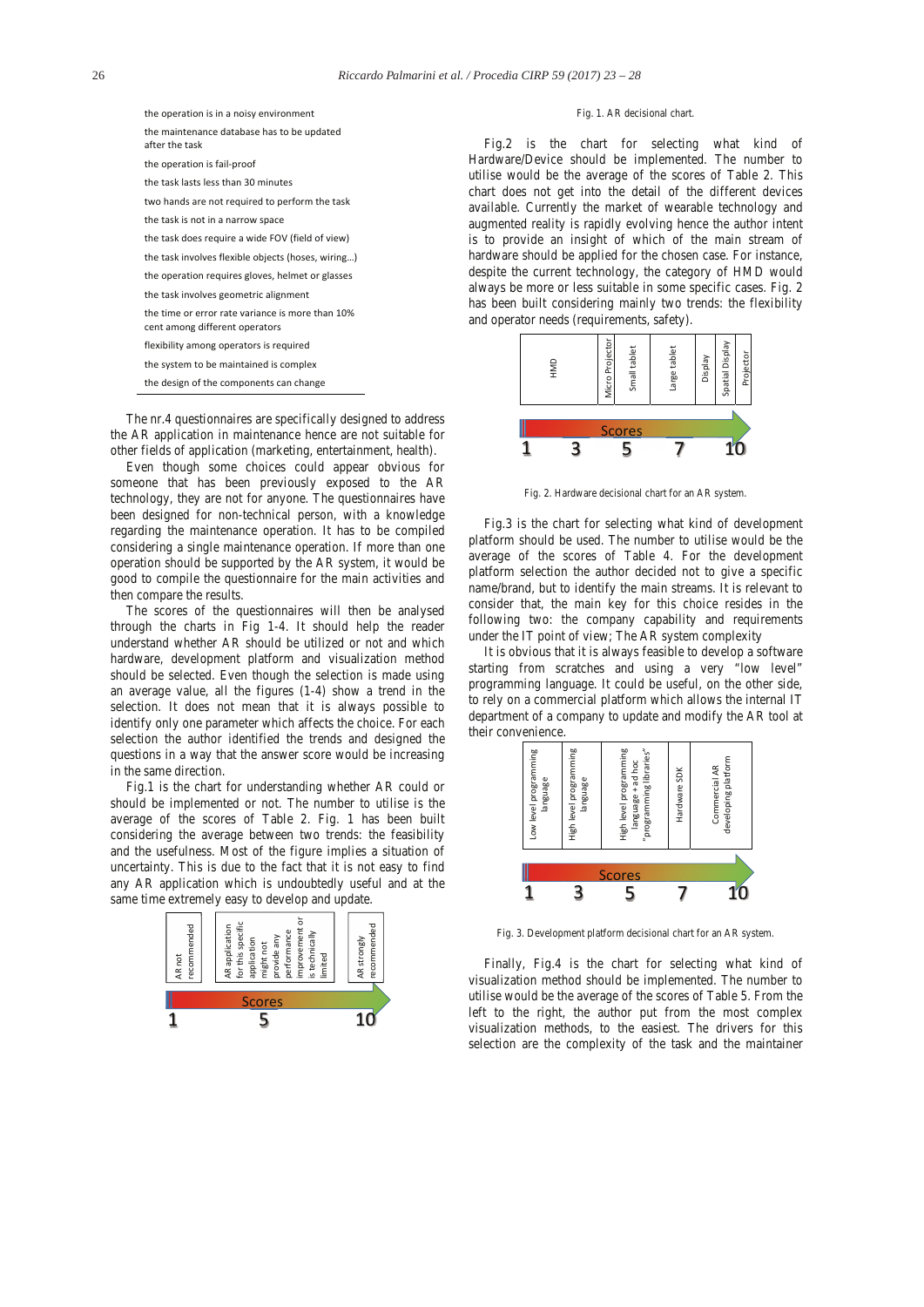requirements. As for the previous figures, also in this case the selection will be a tradeoff among the drivers hence, for instance, if the task is very complex but the operator has been trained and carries out the operation daily, there would be no need to provide all the different kind of contents. It would add a not required complexity to the AR system.



Fig. 4. Visualization method decisional chart for an AR system.

#### *3.1. Phase 3: Process application example.*

This subsection reports an example of the application of the process designed in this paper. Firstly, the maintenance operation will be described. Then the AR system selection will be made based on the author experience.

The maintenance case is the change of a brake of a commercial car made by a mechanic in his floor shop. It is a standard operation carried out in a static location which implies the utilization of commonly available tools. It is a high occurrence operation and its variance in terms of time and error rate is very low. No live data from sensors is needed and the environment can be considered noisy and hazardous. The object to be maintained does not change its characteristics but the brake is subject to degradation.

For this specific case, the average scores for table 2-5 would be respectively 3, 4, 8 and 8. Comparing them with Fig. 1-4, it means that AR is not strongly recommended, an HMD would be suggested, commercial platform should be capable to address all the requirements of the development phase and few contents would be required as visualization method.

It has to be mentioned that the validation of the process proposed in this project has not been carried out. The example is provided to show the utilization of the process proposed and the result is based on the author experience in maintenance and AR.

#### **4. Conclusions**

This paper presents an innovative process for identifying whether or not AR is recommended and what hardware, development platform and visualization method should be selected for a specific maintenance task. The novelty is that the author is providing a tool which allows non-experts to take a top level decision for selecting an AR system.

The author believes an effort should be put in providing clear methodologies for both companies and academy, to better understand how and where AR should be used.

The validation of the process has to be made. It could be done by mean of survey and questionnaire. Experts could been put in front of the selection of the AR system based on different case studies. Their choices would then be recorded and compared with the outcome of the same selection made by non-experts with the use of the proposed process.

Other future works includes the implementation in the process of a tool for assessing the economic and ergonomics aspects of the AR application. The tool could be developed utilizing the same methodology described in this paper hence based on literature and validated through the comparison between the experts selections and the process selections.

#### **Acknowledgments**

Riccardo Palmarini research project is funded by HSSMI. The program belongs to the Visualisation and Digital Engineering Department of Cranfield University, UK.

#### **References**

- [1] Booth, Andrew, Anthea Sutton, and Diana Papaioannou. "Systematic approaches to a successful literature review". Sage, 2016.
- [2] A. H. Behzadan and V. R. Kamat, "Interactive Augmented Reality Visualization for Improved Damage Prevention and Maintenance of Underground Infrastructure," Constr. Res. Congr. 2009, pp. 1214–1222, 2009.
- [3] F. De Crescenzio, M. Fantini, F. Persiani, L. Di Stefano, P. Azzari, and S. Salti, "Augmented reality for aircraft maintenance training and operations support," IEEE Comput. Graph. Appl., vol. 31, no. 1, pp. 96–101, 2011.
- [4] J.-Y. Didier, D. Roussel, M. Mallem, S. Otmane, S. Naudet, Q.-C. Pham, S. Bourgeois, C. Mégard, C. Leroux, and A. Hocquard, "AMRA : Augmented Reality assistance in train maintenance tasks," 4th ACM/IEEE Int. Symp. Mix. Augment. Real. - Work. Ind. Augment. Real., pp. 1–10, 2005.
- [5] T. Engelke, J. Keil, P. Rojtberg, F. Wientapper, S. Webel, and U. Bockholt, "Content first - A concept for industrial augmented reality maintenance applications using mobile devices," 2013 IEEE Int. Symp. Mix. Augment. Reality, ISMAR 2013, pp. 251–252, 2013.
- [6] M. Fiorentino, A. E. Uva, M. Gattullo, S. Debernardis, and G. Monno, "Augmented reality on large screen for interactive maintenance instructions," Comput. Ind., vol. 65, no. 2, pp. 270–278, 2014.
- [7] S. Goose, S. Sudarsky, X. Zhang, and N. Navab, "Speech-enabled augmented reality supporting mobile industrial maintenance," IEEE Pervasive Comput., vol. 2, no. 1, pp. 65–70, 2003.
- [8] T. Haritos and N. D. Macchiarella, "A mobile application of augmented reality for aerospace maintenance training," AIAA/IEEE Digit. Avion. Syst. Conf. - Proc., vol. 1, pp. 1–9, 2005.
- [9] V. Havard, D. Baudry, A. Louis, and B. Mazari, "Augmented Reality maintenance demonstrator and associated modelling," IEEE Virtual Real. Conf. 2015, no. d, pp. 329–330, 2015.
- [10] S. J. Henderson and S. K. 8Feiner, "Augmented Reality for Maintenance and Repair (ARMA9R)," Distribution, p. 62, 2007.
- [11] S. Henderson and S. Feiner, "Exploring the benefits of augmented reality documentation for maintenance and repair," IEEE Trans. Vis. Comput. Graph., vol. 17, no. 10, pp. 1355–1368, 2011.
- [12] S. J. Henderson and S. Feiner, "Evaluating the benefits of augmented reality for task localization in maintenance of an armored personnel carrier turret," Sci. Technol. Proc. - IEEE 2009 Int. Symp. Mix. Augment. Reality, ISMAR 2009, pp. 135–144, 2009.
- [13] M. Hincapié, A. Caponio, H. Rios, and E. González Mendívil, "An introduction to Augmented Reality with applications in aeronautical maintenance," Int. Conf. Transparent Opt. Networks, pp. 1–4, 2011.